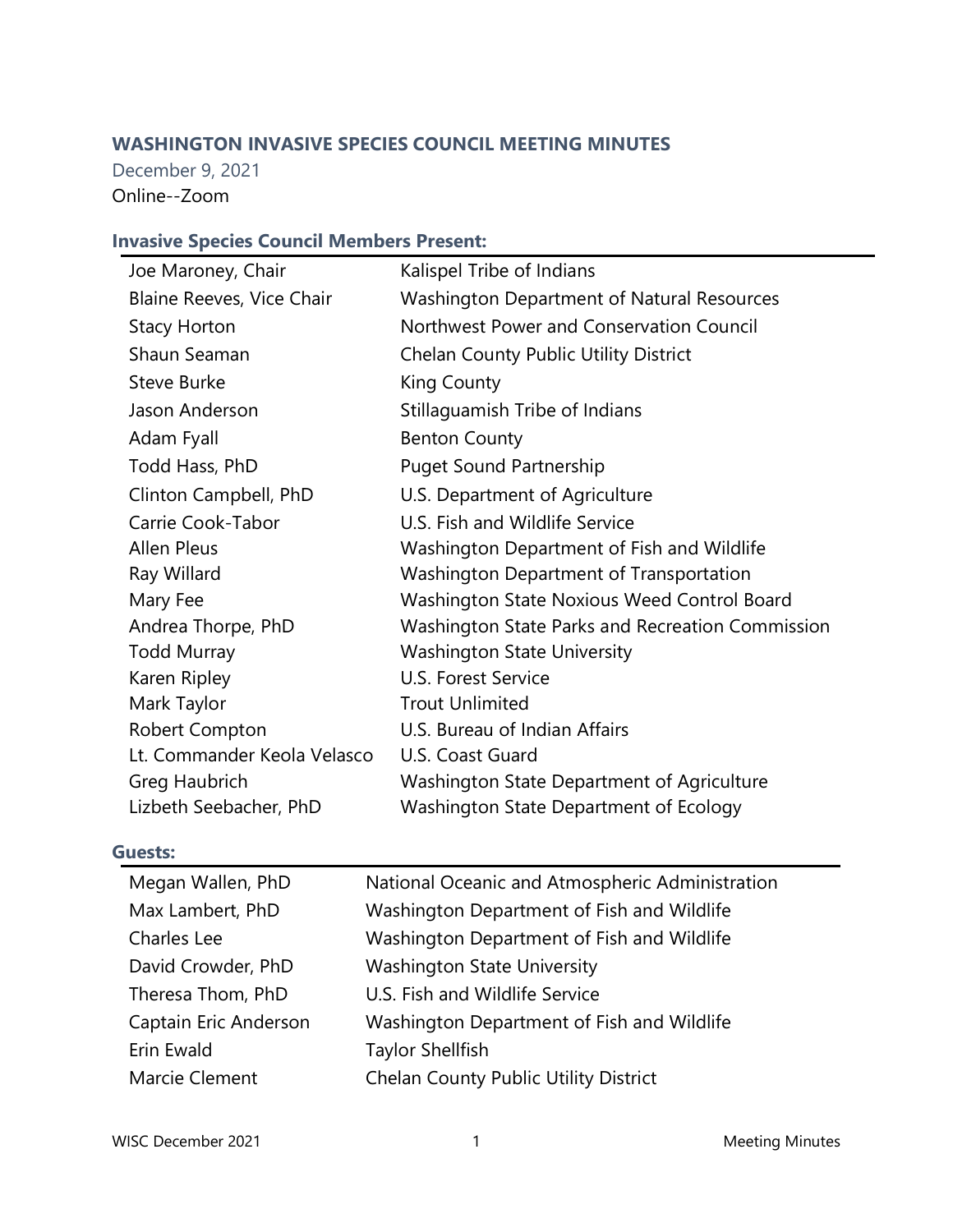### **Recreation and Conservation Office Staff:**

| Justin Bush           | <b>Executive Coordinator</b>                               |
|-----------------------|------------------------------------------------------------|
| Julia McNamara        | <b>Board Liaison</b>                                       |
| <b>Alexis Haifley</b> | Community Outreach & Environmental Education<br>Specialist |
| Ash Fansler           | <b>Board Administrative Assistant</b>                      |

### **Welcome and Call to Order**

**Chair Joe Maroney** called the meeting to order at 9:00 a.m. by welcoming attendees, members, and staff. Following, board liaison, **Julia McNamara**, reviewed ground rules, Zoom etiquette, and called roll confirming quorum.

| <b>Motion:</b>                | Approval of December 9, 2021 as amended to include an |
|-------------------------------|-------------------------------------------------------|
|                               | additional item at the end of the meeting.            |
| Moved by:                     | Member Fyall                                          |
|                               | <b>Seconded by: Member Pleus</b>                      |
| <b>Decision:</b>              | Approved as amended                                   |
|                               |                                                       |
| <b>Motion:</b>                | Approval of September 2021 Meeting Minutes            |
| <b>Moved by:</b> Member Fyall |                                                       |
|                               | <b>Seconded by: Member Willard</b>                    |
| <b>Decision:</b>              | Approved                                              |

### **Item 1: Executive Coordinator's Report**

**Justin Bush**, Washington Invasive Species Council (WISC) Executive Coordinator, provided a summary of the events, meetings, relevant news, and outreach growth that has taken place since the September 2021 meeting. He highlighted the Pacific Northwest Citizen Science Summit that took place in October of this year, as well as the recently released Western Governors' Association podcast that reviewed the key takeaways from the Marimo moss ball incident from earlier this spring.

Lastly, Mr. Bush reviewed the past quarters social media growth, campaigns, and invasive species sighting reports. He highlighted the successful tree-of-heaven census that culminated with 375 sighting reports and over 100,000 social media-based interactions. Mr. Bush closed his presentation by thanking the council members for their efforts this year in all WISC was able to accomplish.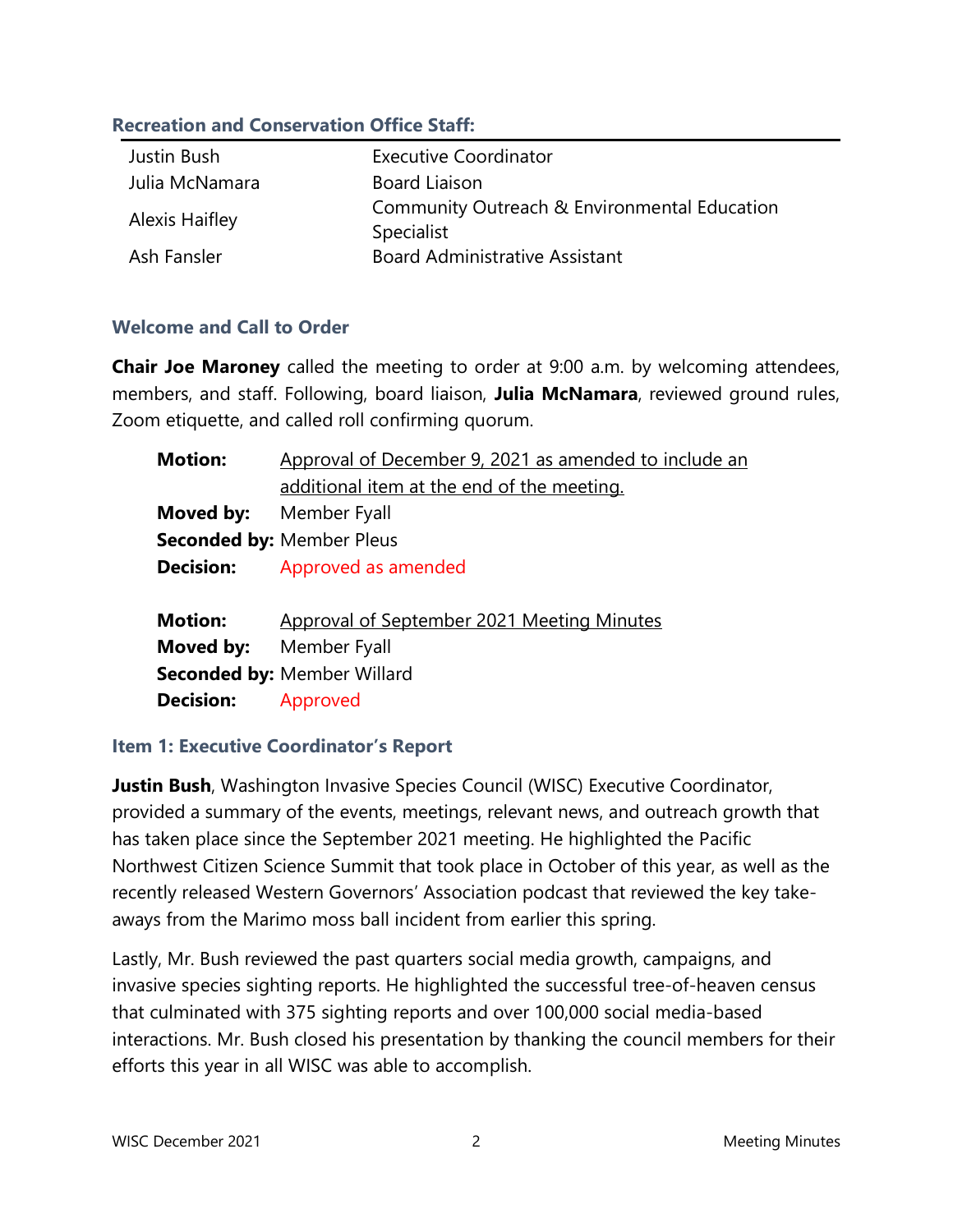Council members asked clarifying questions and discussed the importance of engaging the public with invasive species issues.

## **Item 2: Southern Resident Killer Whale 101: Diet, Distribution, and Recovery**

**Megan Wallen**, National Oceanic and Atmospheric Administration (NOAA) Marine Mammal Specialist, gave a high-level overview of the diet, biology, distribution, behavior, and recovery status of the Southern Resident Killer Whales.

Dr. Wallen noted that there is a link between invasive species prevention/management and the success and overall health of the Southern Resident Killer Whales. The 2008 recovery plan specifically identifies two indirect invasive species issues that are relevant today. The first is that invasive species are capable of affecting prey abundance for Southern Resident Killer whales by either directly competing salmon for resources or preying upon them. Additionally, the presence of invasive species can have negative impacts on habitats of both Southern Resident Killer Whales and salmon through environmental changes and degradation.

Council staff asked clarifying questions and voiced their support for continued collaboration between invasive species issues and Southern Resident Killer Whale recovery efforts.

## **Item 3: Introduced African Clawed Frogs and their Management in Washington**

**Max Lambert**, Washington Department of Fish and Wildlife, reviewed the history, biology, risks, and pathways associated with the currently known and understood populations of African clawed frog within Washington State, including recently discovered populations and newly initiated partnerships.

He stated the importance of Don't Let It Loose messaging as the primary pathway of introduction for this invasive species is through aquarium dumping. Next, Dr. Lambert reviewed the various management and monitoring methods used by the department to manage this invasive species. He noted there is still much work to be done as African clawed frogs can survive in sewer pipes and other city infrastructure which makes their management and eradication substantially more challenging.

Lastly, Dr. Lambert concluded his presentation with a high-level overview of department limitations, research needs, and the benefits of updating priority species lists to more comprehensively address various invasive amphibian species.

Council members discussed the various pathways of introduction of this species and asked clarifying questions.

WISC December 2021 **3** Meeting Minutes **3** Meeting Minutes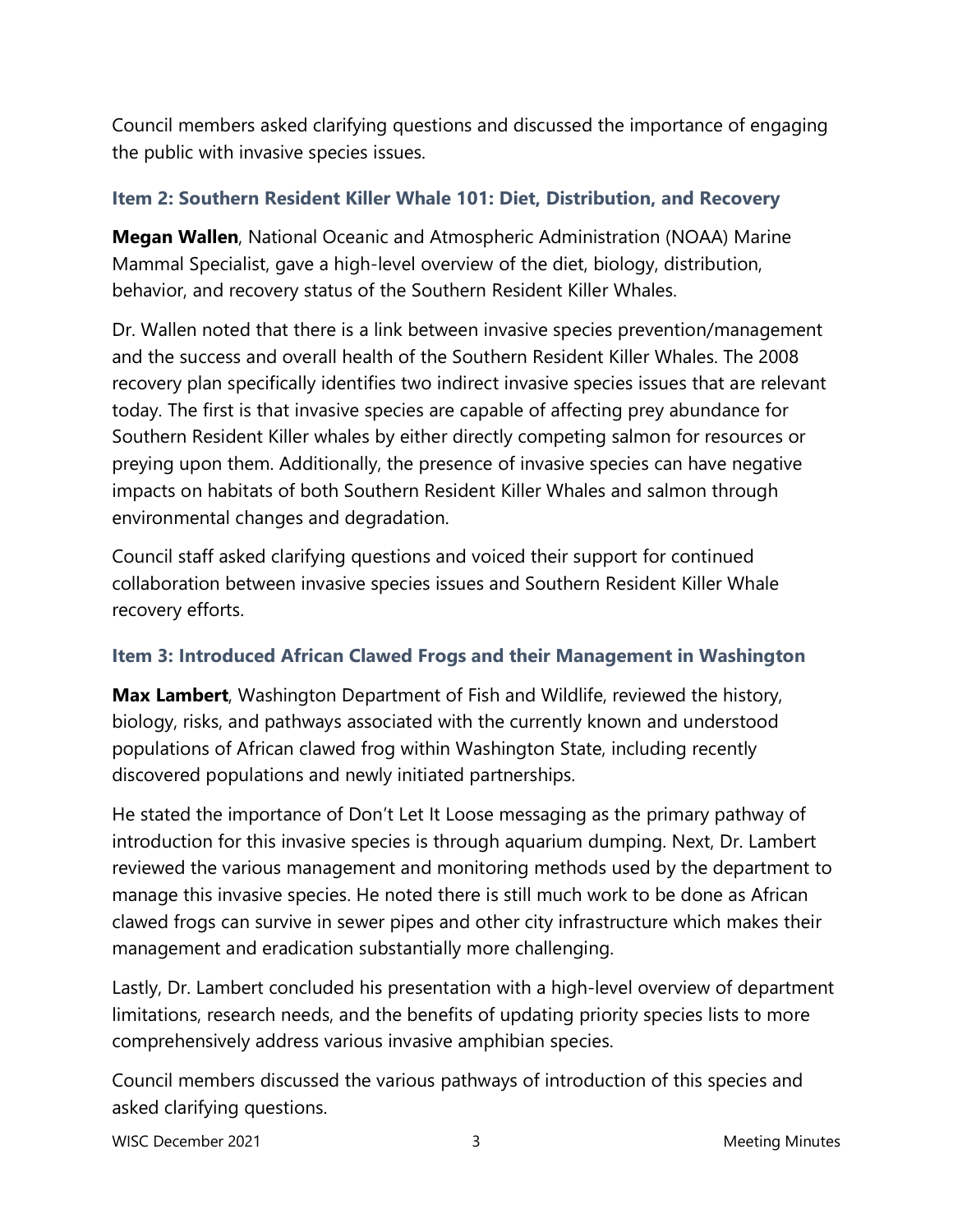### **BREAK: 10:43AM – 10:50PM**

# **Item 4: Washington Department of Fish and Wildlife Northern Pike Suppression Update**

**Charles Lee**, Washington Department of Fish and Wildlife (WDFW) Biologist, gave the Council a high-level overview of the northern pike suppression efforts taking place in Lake Roosevelt and Lake Spokane. Mr. Lee reviewed the history of this suppression effort, partners, and results of a concerted effort over the last few years.

The primary goal of the department has been to develop a standardized monitoring strategy for Northern Pike within Lake Roosevelt. This monitoring plan, which is the culmination of several years' effort, was implemented in 2019. Modifications were made in 2020 to increase effort in the upper reservoir. Results of the monitoring surveys suggested that increased suppression efforts over the last couple of years have been effective at reducing northern pike abundance, particularly in the upper reservoir. Mr. Lee closed by highlighting the relationships between partners that have made this suppression effort possible. He indicated that the state is working internally to secure funding that will support the development and implementation of an early detection and emergency response plan for WDFW, coordinated with regional stakeholders.

Council members asked clarifying questions and discussed challenges and effectiveness of northern pike suppression efforts within Washington State. **Chair Maroney** requested that the WDFW inform the council with the response plan is released next year.

## **Item 5: Data-informed Decision Making for Agricultural Pests and Invasive Species**

**David Crowder**, Washington State University (WSU) Entomology Professor, gave a highlevel briefing on his lab's technologies and tools that can facilitate informed decision making. Dr. Crowder emphasized that delivering real time, regional data to decision and policy makers can allow for more robust responses to invasive species detections. Additionally, this technology may also be used to guide targeted monitoring efforts often utilized by the agricultural industry to minimize agricultural losses. While the technology is still being perfected, as well as the guidance for how to use it, Dr. Crowder is hopeful that this modeling tool will be useful in assisting managing agencies with their work.

Council members discussed modeling predication methods and asked clarifying questions.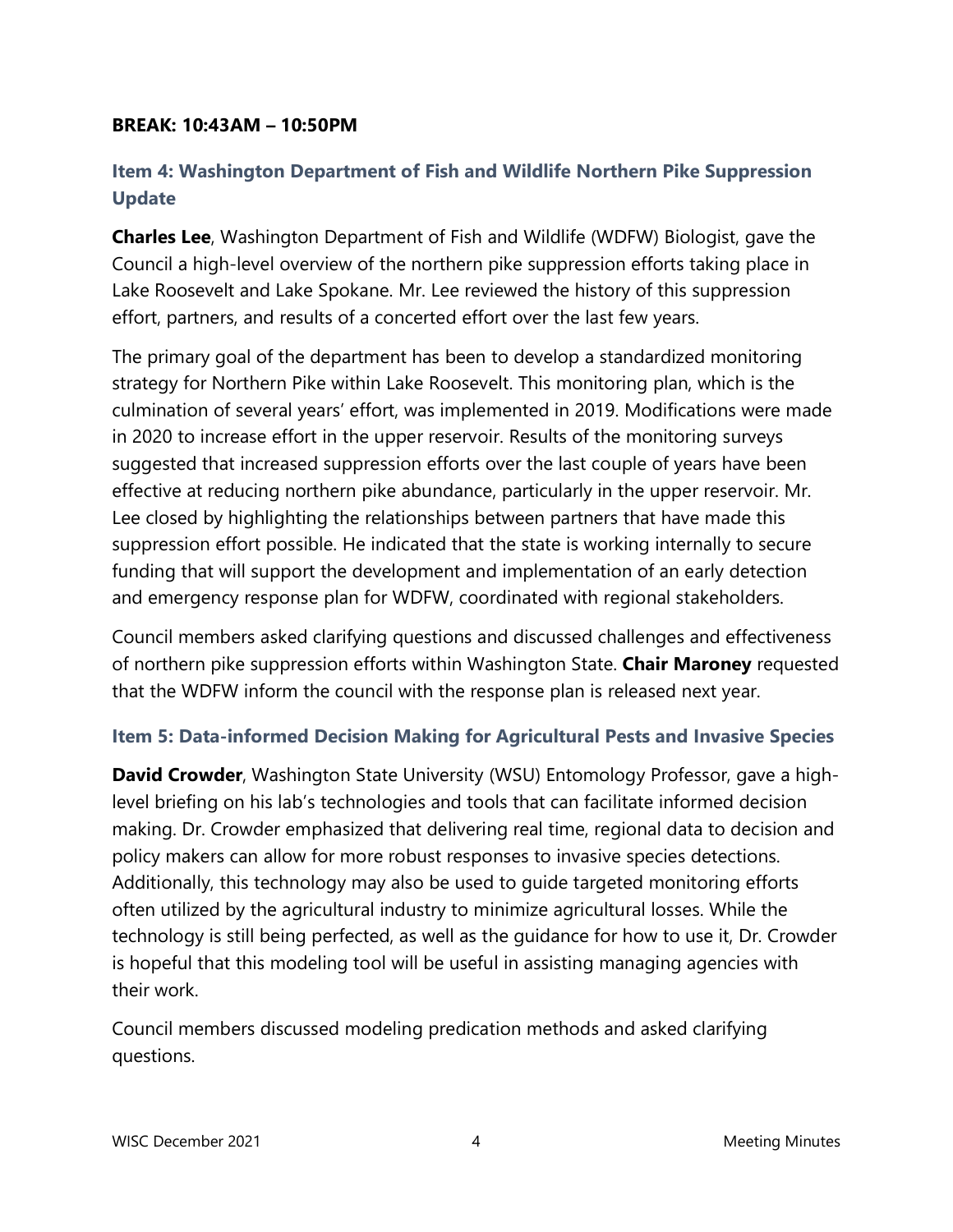## **Item 6: Invasive Species Impacts to Culturally Significant Foods and Resources**

**Todd Murray**, Washington State University Entomologist, reviewed that invasive species impacts among agriculture, fisheries, and other industries are fairly well documented. However, invasive species impacts on culturally important plants and other first food items are less researched, but just as important to the indigenous peoples that rely on them for food and medicine. Mr. Murray shared a case study looking at the impacts spotted winged drosophila has on native huckleberries and blueberries. Mr. Murray concluded the presentation by encouraging the council to think more broadly as the council members define invasive species impacts—acknowledging that invasive pests affect far more than just the agricultural industry.

The council asked clarifying questions and thanked Mr. Murray for his briefing which will allow for more in-depth discussion during the next section.

# **Item 7: Invasive Species Impacts to Culturally Significant Foods and Resources Discussion**

**Shaun Seaman**, Chelan County Public Utility District Manager, facilitated a discussion concerning invasive species impacts to culturally significant areas, resources, and foods. He noted that this topic is in line with the council's statewide strategy as diversity, equity, and inclusion topics are an obvious nexus to this topic. Member Seaman noted that the council already has an existing assessment tool for ranking priority invasive species, however this tool does not address culturally important issues. Member Seaman concluded by noting this is a much larger discussion topic than can be properly considered today, but that he hopes this will continue in future council work.

Council members thanked Member Seaman for his presentation, asked clarifying questions, and discussed the benefits of creating a separate work group to review this issue. This working group would be adjacent to the existing Invasive Species and Nexus to Diversity, Equity, Inclusion, Social and Environmental Justice focused work group.

Chair Maroney, and Councilmembers Anderson, Ripley, Murray, Clement, and Horton volunteered to be on this working group.

## **LUNCH – 12:05PM-12:30PM**

## **Item 8: Recognition of Councilmember Shaun Seaman**

**Chair Maroney** called forward **Member Seaman** to recognize his service on the council and wish him well in his retirement. Chair Maroney reviewed the resolution and congratulated Member Seaman on successfully completing his career.

WISC December 2021 **5** Meeting Minutes **Meeting Minutes**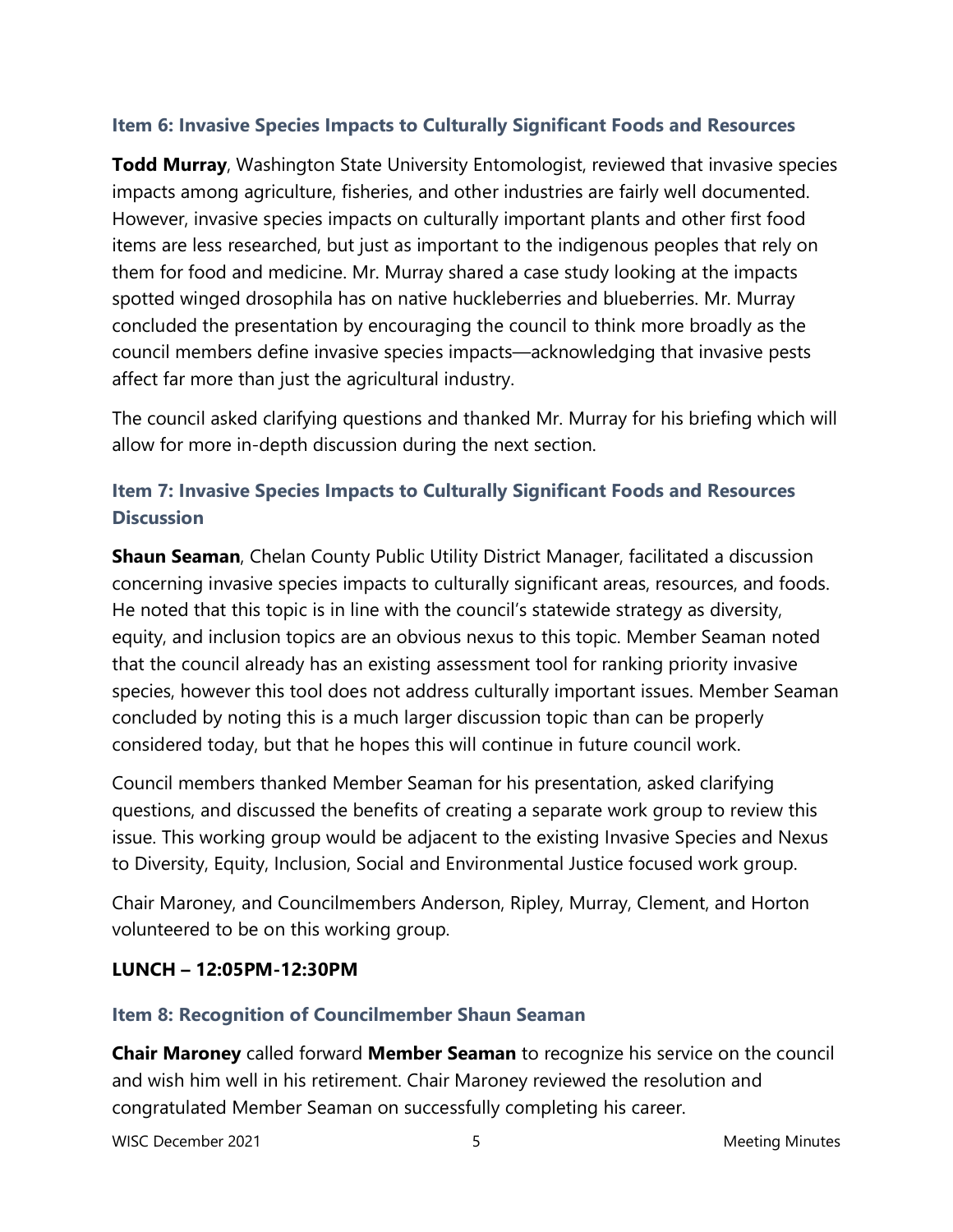Chair Maroney opened the floor to council members and staff to thank Member Seaman for his time on the council. Chair Maroney noted that Member Seaman will be replaced by **Marcie Clement** as the representative from the Chelan Public Utility District. Chair Maroney also noted that **Erin Ewald** will be stepping into Shaun's position of representing the industry panel on the council.

Council members discussed Member Seaman's contributions to the work of the council and thanked him for the time served on the council.

## **Item 9: U.S. Fish and Wildlife Service Update**

**Theresa Thom**, US Fish and Wildlife (USFWS) Aquatic Invasive Species Coordinator, provided a briefing on some of her agency's activities over the last quarter including funding updates, a Marimo moss ball response update, new pathways investigation and identification, horizon scanning, monitoring projects, and a brief update on the European green crab response taking place in Washington State. Dr. Thom closed by encouraging council members to reach out to her with questions or concerns.

Council members discussed various funding sources and asked clarifying questions.

# **Item 10: Washington Department of Fish and Wildlife Watercraft Inspection Update**

**Eric Anderson,** WDFW Aquatic Invasive Species Enforcement Captain, gave a briefing on the department's watercraft inspection program. Captain Anderson stated that 2021 is their best year on record yet for inspections, decontaminations, and detections. He credits the permanent funding allowing for two of the three check stations to be open year-round as part of the success of this program. He noted that Washington is the only state in the Pacific Northwest that has fully staffed, year-round check stations. Due to the program's success, they have received funding from the U.S. Bureau of Reclamation and U.S. Army Corps of Engineers that will allow the program to expand, including the addition of another mussel detection canine.

Council discussed the growth and addition of another mussel sniffing dog, asked clarifying questions, and thanked Captain Anderson for his presentation.

## **BREAK 1:33PM-1:40PM**

## **Item 11: European Green Crab Response Update**

**Allen Pleus**, WDFW Aquatic Invasive Species Manager, provided a current European green crab status update. Member Pleus started with a review of the biology and

WISC December 2021 **6** Meeting Minutes 6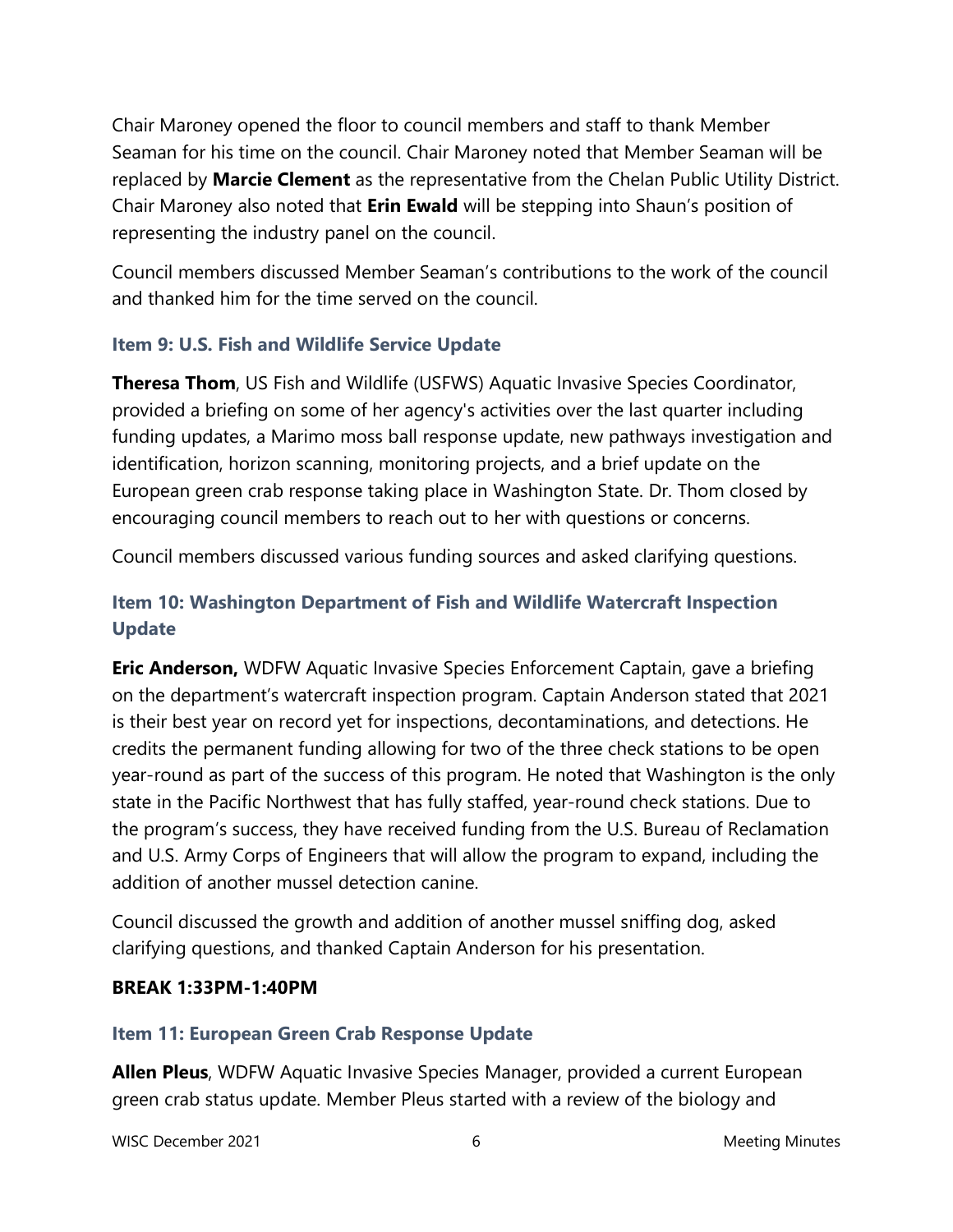historic range of European green crab before summarizing the trapping and monitoring efforts that took place in 2021. Next, Member Pleus reviewed several of the department's management objectives including collaboration with multiple entities, and the cooperative management strategy. Member Pleus continued his briefing with a review of the emerging situation at the Lummi Sea Pond, noting that WDFW is working closely with Lummi Nation to manage this population.

Lastly, Member Pleus closed his presentation by reviewing short-, mid-, and long-term needs of the department, including a review of funding sources, department response, and staffing needs.

Council members asked clarifying questions and discussed upcoming funding requests and rapidly evolving needs of the department for their European green crab response.

## **Item 12: Future Meeting Planning Roundtable Discussion**

**Chair Maroney** began initial discussion for meeting planning in 2022. Due to the unpredictable effects from the pandemic, no decision about in-person meetings versus virtual or hybrid meetings has been determined. He noted that many agencies, organizations, and tribes are also wrestling with this question of how to host valuable and mission-critical meetings in a virtual manner.

Council members asked clarifying questions about what the other Recreation and Conservation Office-administered boards are doing and discussed various pros and cons of the options reviewed.

Chair Maroney called for topics and ideas for the March 2022 meeting, noting that there is plenty of time before the deadlines, but council members could volunteer items at this time. The following items were offered:

- Member Reeves would like an update on the Flowering Rush program funding by the U.S. Army Corps of Engineers.
- Member Pleus would like to give an update of the WDFW Aquatic Invasive Species program.
- Member Murray would like to have a discussion on species common names.
- Member Willard would like to review Department of Transportation's roadside plan in relationship to invasive species.
- Member Cook-Tabor would like to provide an agency update.
- Member Compton would like to provide an agency update.
- Member Valasco would like to provide an agency update on the Vessel Incidental Discharge Act.